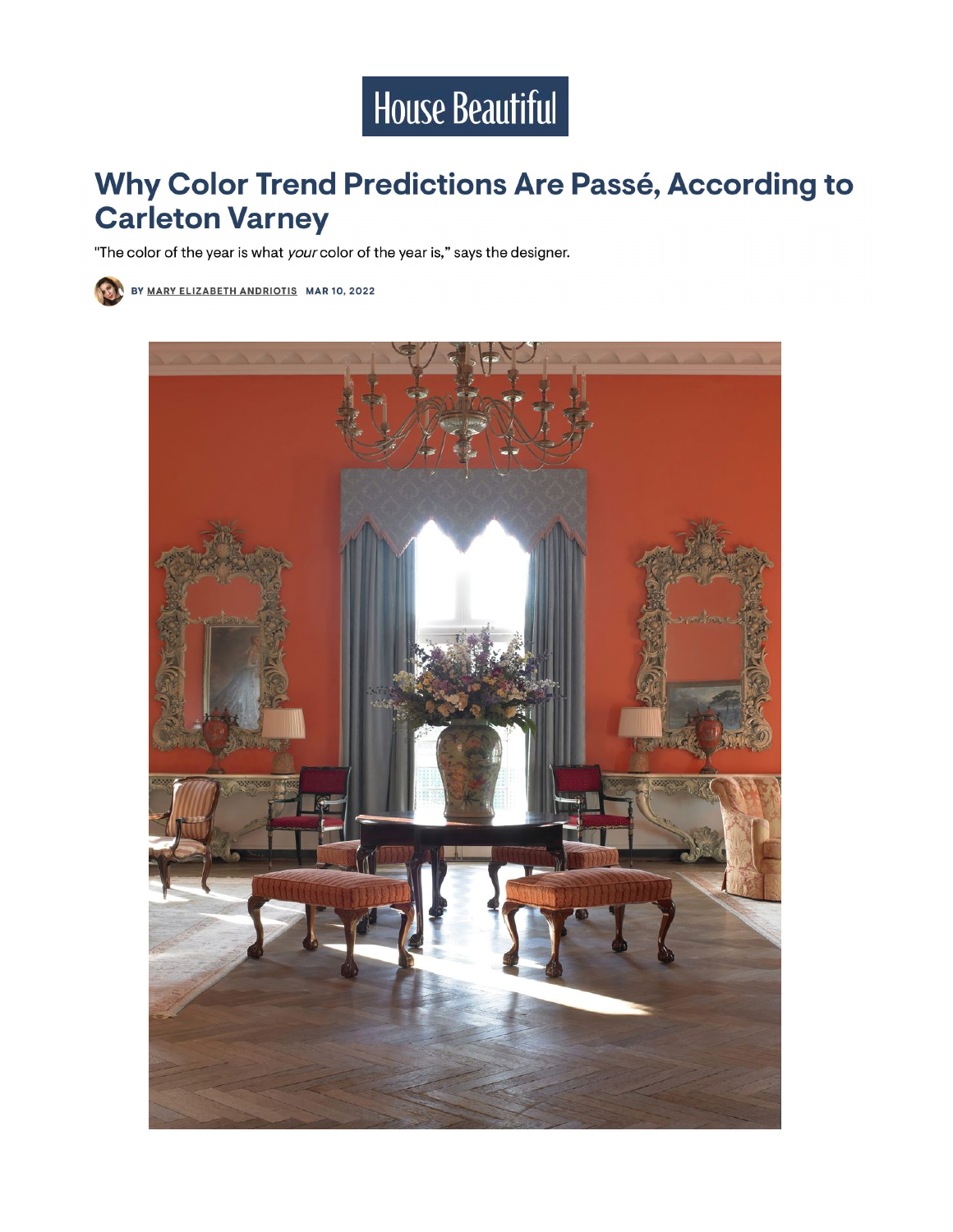Celebrated interior designer Carleton Varney is best known for his love of color after all, "color is magic" is essentially his catchphrase. And while many paint companies are keen on predicting what hues will be on trend each year, Varney finds this practice...well, pointless. "The color of the year is what your color of the year is," the design icon declared during a lecture at this year's Dorothy Draper Decorating Weekend at The Greenbrier.

Varney is not alone in his anti-trend stance, as it turns out. Megan Hersch of Room Lift has found that the main problem with predicting what will be en vogue is that "trends will change in a few years," and, this, of course, means "if something is really trendy, it's going to really look dated" sooner or later. This potential predicament is reason enough to instead search for colors—and furnishings, for that matter—that you love and feel inspired by. "That should be more important than what's on trend," she declares.

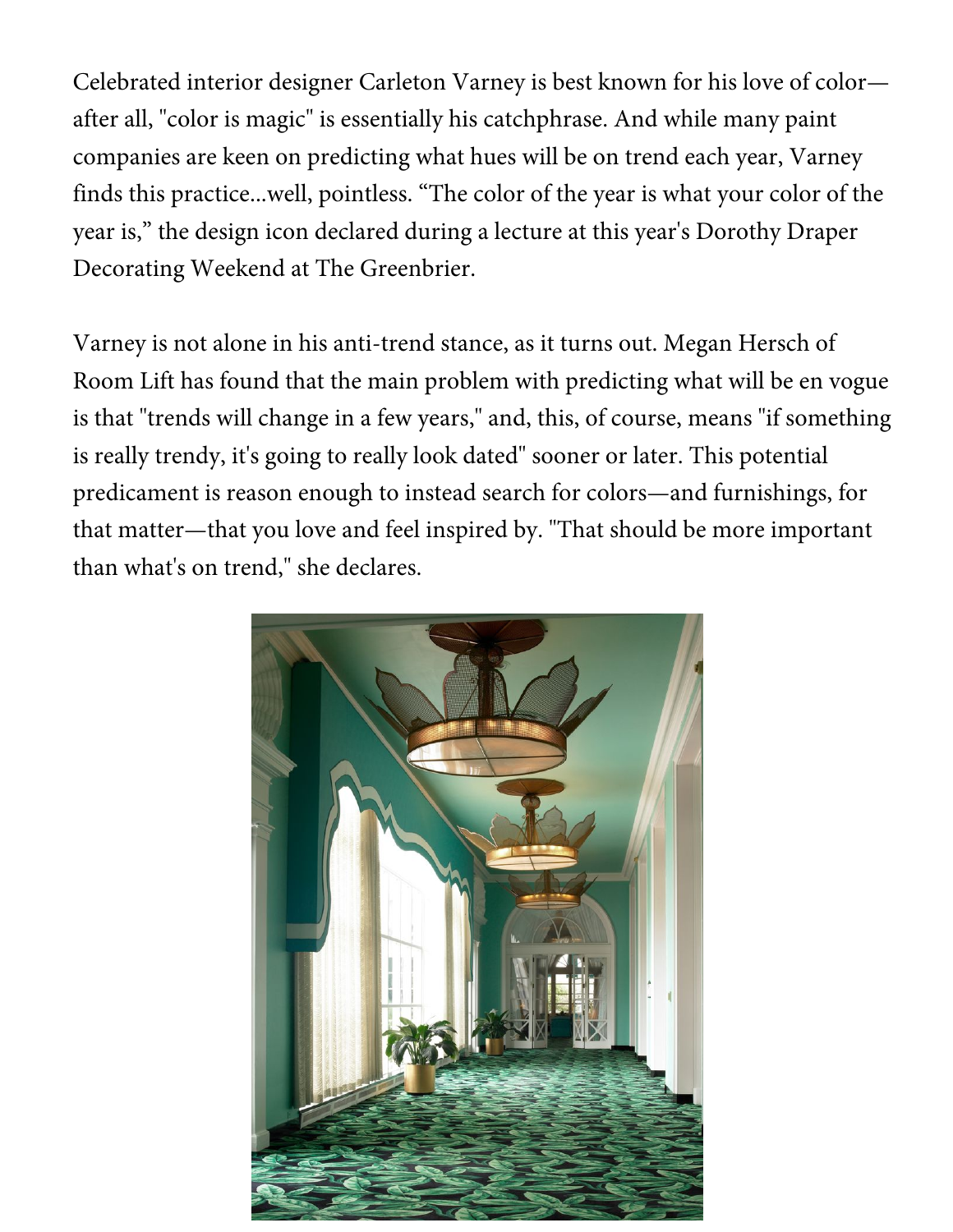By the same token, Brittany Farinas, CEO and Creative Director of House of One, has found that "there are so many brands that release new and trending colors; it would be unrealistic that all the colors could possibly be popularized at the time in a given time frame." After all, she adds, "nobody has a crystal ball, so it's best to stick with classic color schemes that fit with your personal design aesthetic or whatever the client is requesting."

Of course, it's just not sustainable to adhere to every year's trend predictions when decorating your home, as that would mean redecorating every year—and that sounds both exhausting and expensive. But, if you do have the urge to incorporate a sliver of a certain trend, Camila Pavone of Effortless Style Interiors suggests incorporating small pieces that feature the trendy color of choice (as opposed to, say, painting an entire room this shade), through accent pillows or other home accessories. And if the trend comes and goes, at least you'll be "happy you only spent a small part of your budget on accessories for a passing moment," declares the designer.